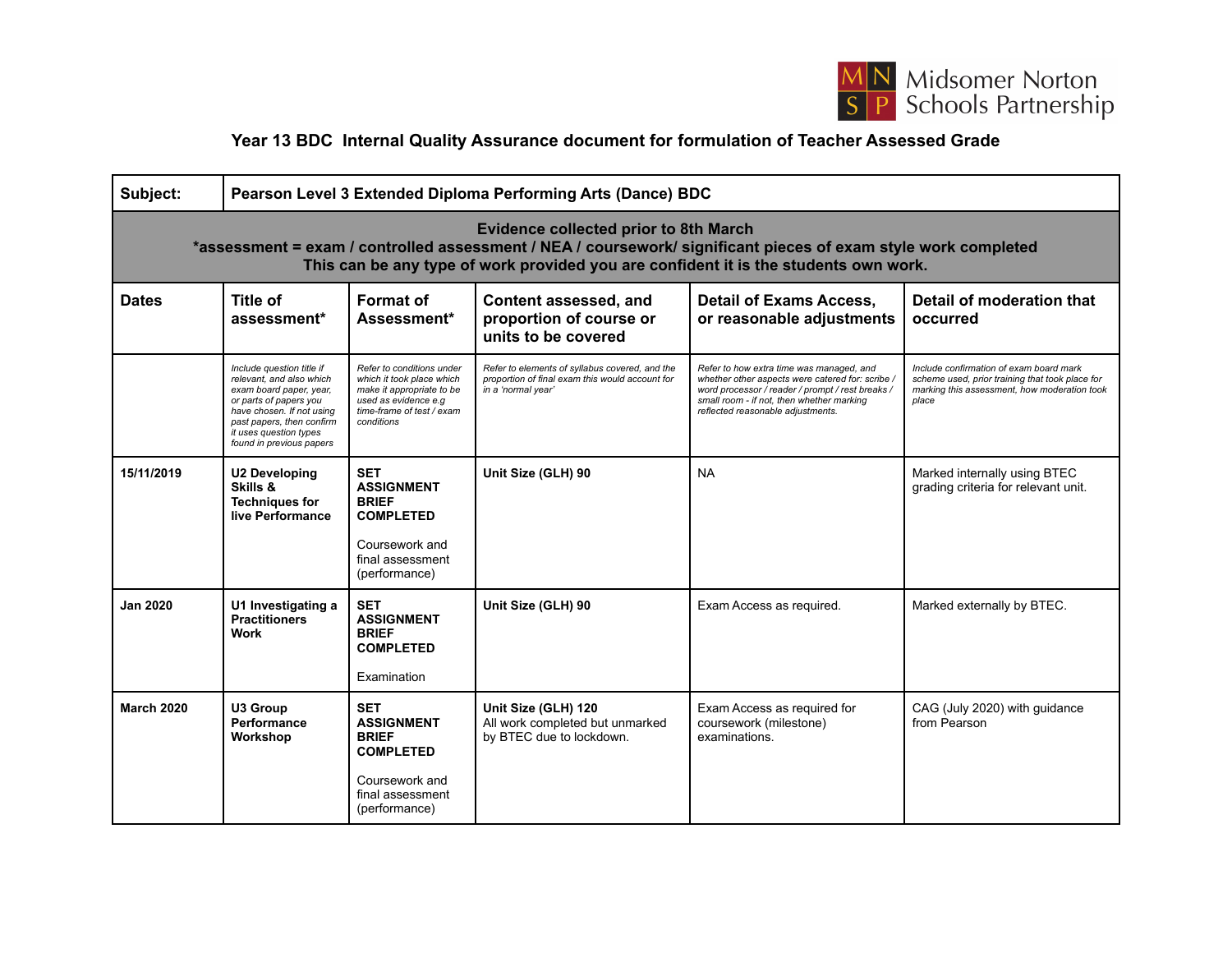

| April 2020      | <b>U4 Performing</b><br>Arts in the<br>Community                 | Coursework /<br>practical<br>exploration                                                                                   | Unit Size (GLH) 90<br>Task 1 - Investigative report<br>Task 2/3 - Exploration and creation<br>- undertaken at home (crib sheets<br>and video evidence). | <b>NA</b>                | CAG (July 2020) with guidance<br>from Pearson                                 |
|-----------------|------------------------------------------------------------------|----------------------------------------------------------------------------------------------------------------------------|---------------------------------------------------------------------------------------------------------------------------------------------------------|--------------------------|-------------------------------------------------------------------------------|
| <b>May 2020</b> | <b>U8 Classical</b><br><b>Ballet Technique</b>                   | Coursework /<br>practical application                                                                                      | Unit Size (GLH) 60<br>Task 1 - Investigative report<br>Task 2/3 - Practical classes pre and<br>post lockdown. During lockdown<br>online classes.        | <b>NA</b>                | CAG (July 2020) with guidance<br>from Pearson                                 |
| <b>May 2020</b> | <b>U9 Tap Dance</b><br><b>Technique</b>                          | Coursework /<br>practical application                                                                                      | Unit Size (GLH) 60<br>Task 1 - Investigative report<br>Task 2/3 - Practical classes pre and<br>post lockdown. During lockdown<br>online classes.        | <b>NA</b>                | CAG (July 2020) with quidance<br>from Pearson                                 |
| <b>May 2020</b> | <b>U10 Jazz Dance</b><br><b>Technique</b>                        | Coursework /<br>practical application                                                                                      | Unit Size (GLH) 60<br>Task 1 - Investigative report<br>Task 2/3 - Practical classes pre and<br>post lockdown. During lockdown<br>online classes.        | <b>NA</b>                | CAG (July 2020) with guidance<br>from Pearson                                 |
| <b>May 2020</b> | U <sub>12</sub><br>Contemporary<br>Dance Technique               | Coursework /<br>practical application                                                                                      | Unit Size (GLH) 60<br>Task 1 - Investigative report<br>Task 2/3 - Practical classes pre and<br>post lockdown. During lockdown<br>online classes.        | <b>NA</b>                | CAG (July 2020) with guidance<br>from Pearson                                 |
| <b>May 2020</b> | <b>U27 Musical</b><br><b>Theatre</b><br>Techniques               | Coursework /<br>practical application                                                                                      | Unit Size (GLH) 60<br>Task 1 - Investigative report<br>Task 2/3 - Practical classes pre and<br>post lockdown. During lockdown<br>online classes.        | <b>NA</b>                | CAG (July 2020) with guidance<br>from Pearson                                 |
| December 2020   | <b>Unit 6 Final Live</b><br>Performance to an<br><b>Audience</b> | <b>SET</b><br><b>ASSIGNMENT</b><br><b>BRIEF</b><br><b>COMPLETED</b><br>Coursework and<br>final assessment<br>(performance) | Unit Size (GLH) 90                                                                                                                                      | <b>NA</b>                | Marked internally using BTEC<br>grading criteria for relevant unit.<br>(SV'd) |
| <b>Jan 2021</b> | <b>U7 Employment</b>                                             | <b>SET</b>                                                                                                                 | Unit Size (GLH) 120                                                                                                                                     | Exam Access as required. | Marked externally by BTEC.                                                    |